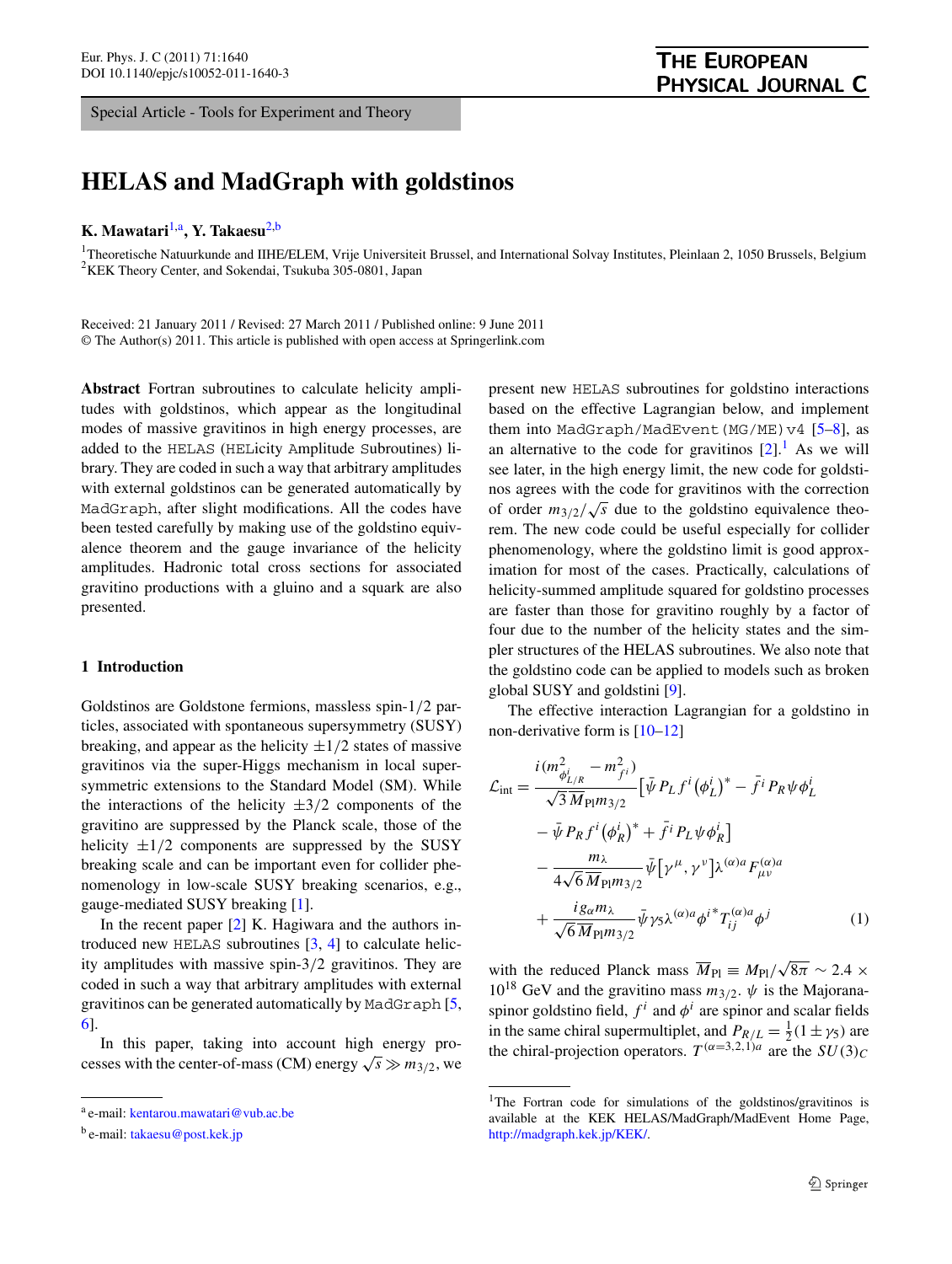$(a = 1, \ldots, 8)$ ,  $SU(2)_L$   $(a = 1, 2, 3)$  and  $U(1)_Y$  generators, respectively, and  $g_{\alpha=3,2,1}$  are the corresponding gauge couplings. The field-strength tensors for each gauge group are

$$
F_{\mu\nu}^{(3)a} = \partial_{\mu}A_{\nu}^{a} - \partial_{\nu}A_{\mu}^{a} - g_{3}f_{3}^{abc}A_{\mu}^{b}A_{\nu}^{c},
$$
 (2)

$$
F_{\mu\nu}^{(2)a} = \partial_{\mu} W_{\nu}^{a} - \partial_{\nu} W_{\mu}^{a} - g_2 f_2^{abc} W_{\mu}^{b} W_{\nu}^{c},
$$
 (3)

$$
F^{(1)a}_{\mu\nu} = \partial_{\mu}B_{\nu} - \partial_{\nu}B_{\mu},\tag{4}
$$

and the corresponding gauginos  $\lambda^{(\alpha=3,2,1)a}$  are gluinos ( $\tilde{g}^a$ ), winos ( $\tilde{W}^a$ ) and bino ( $\tilde{B}$ ), respectively.

The equivalence of the non-derivative form in [\(1](#page-0-5)) and the derivative form which is obtained by the replacement of the gravitino field  $\psi_{\mu} \sim \sqrt{2/3} \partial_{\mu} \psi / m_{3/2}$  in the gravitino interaction Lagrangian (see, e.g. Eq. (2) in [\[2](#page-8-1)]) has been proved in [\[11](#page-9-4)]. The following features of the interaction Lagrangian [\(1](#page-0-5)) are worth noting: (i) The  $\psi$ - $f$ - $\phi$ - $A_{\mu}$  vertex is absent, while a new quartic vertex, *ψ*-*λ*-*φ*-*φ*, exists. (ii) The couplings are proportional to the mass splitting inside the supermultiplet,  $m_{\phi^i}^2 - m_{f^i}^2$  and  $m_\lambda$ , and inversely proportional to the SUSY-breaking vacuum expectation value through the gravitino mass

$$
m_{3/2} = \langle F \rangle / \sqrt{3} \, \overline{M}_{\text{Pl}}.\tag{5}
$$

<span id="page-1-0"></span>The paper is organized as follows: In Sect. [2](#page-1-0) we test our code by making use of the goldstino equivalence theorem, and in Sect. [3](#page-2-0) we give hadronic total cross sections of associated gravitino productions with a gluino and a squark as sample numerical results. Section [4](#page-4-0) presents our brief sum-mary. In [A](#page-4-1)ppendix  $\overline{A}$  we give the new HELAS subroutines for goldstinos, and in Appendix  $\bf{B}$  $\bf{B}$  $\bf{B}$  we describe how to implement the amplitudes into MG.

## **2 Checking the goldstino–gravitino equivalence**

In this section, we check the new HELAS subroutines and the modified MG for goldstinos by using the goldstino equivalence theorem. As mentioned in Introduction, goldstinos appear as the longitudinal modes of massive gravitinos and their interactions become dominant over the transverse modes in high-energy processes. By using the MG/ME package with gravitinos [[2\]](#page-8-1), we test an agreement between the goldstino amplitudes and the gravitino amplitudes in the high-energy limit.

We consider the goldstino production processes associated with a squark

$$
q + g \to \tilde{q} + \tilde{G} \quad \text{and} \quad \bar{q} + g \to \tilde{\bar{q}} + \tilde{G}, \tag{6}
$$

which involves the  $\psi$ - $f$ - $\phi$  vertex as well as  $\psi$ - $\lambda$ - $A_\mu$ , and with a gluino for the *gg* initial state

$$
g + g \to \tilde{g} + \tilde{G},\tag{7}
$$



<span id="page-1-1"></span>**Fig. 1** Feynman diagrams for associated goldstino productions with a squark,  $qg \rightarrow \tilde{q}\tilde{G}$  (*top*), and with a gluino,  $gg \rightarrow \tilde{g}\tilde{G}$  (*bottom*), generated by MadGraph. ul, go, and gld denote a sup, a gluino, and a goldstino, respectively

which involves the  $\psi$ - $\lambda$ - $A_\mu$  and  $\psi$ - $\lambda$ - $A_\mu$ - $A_\nu$  vertices. The Feynman diagrams shown in Fig. [1](#page-1-1) and the corresponding helicity amplitudes are generated automatically by the modified MG. The details of the HELAS subroutines for goldstinos and those implementation to MG are presented in appendices. We note that, in the gravitino case, a diagram with the quartic  $\psi_{\mu}$ - $f$ - $\phi$ - $A_{\nu}$  vertex exists for the squark-gravitino production

Figure [2](#page-2-1) shows squared matrix elements of the above two processes,  $qg \rightarrow \tilde{q}\tilde{G}$  (a) and  $gg \rightarrow \tilde{g}\tilde{G}$  (b), at the partonic processes,  $qg \rightarrow qG$  (a) and  $gg \rightarrow ggG$  (b), at the partonic<br>CM energy  $\sqrt{\hat{s}} = 2$  TeV and at the partonic scattering angle  $\cos \hat{\theta} = 0.5$  as a function of the gravitino mass  $(m_{3/2})$ . The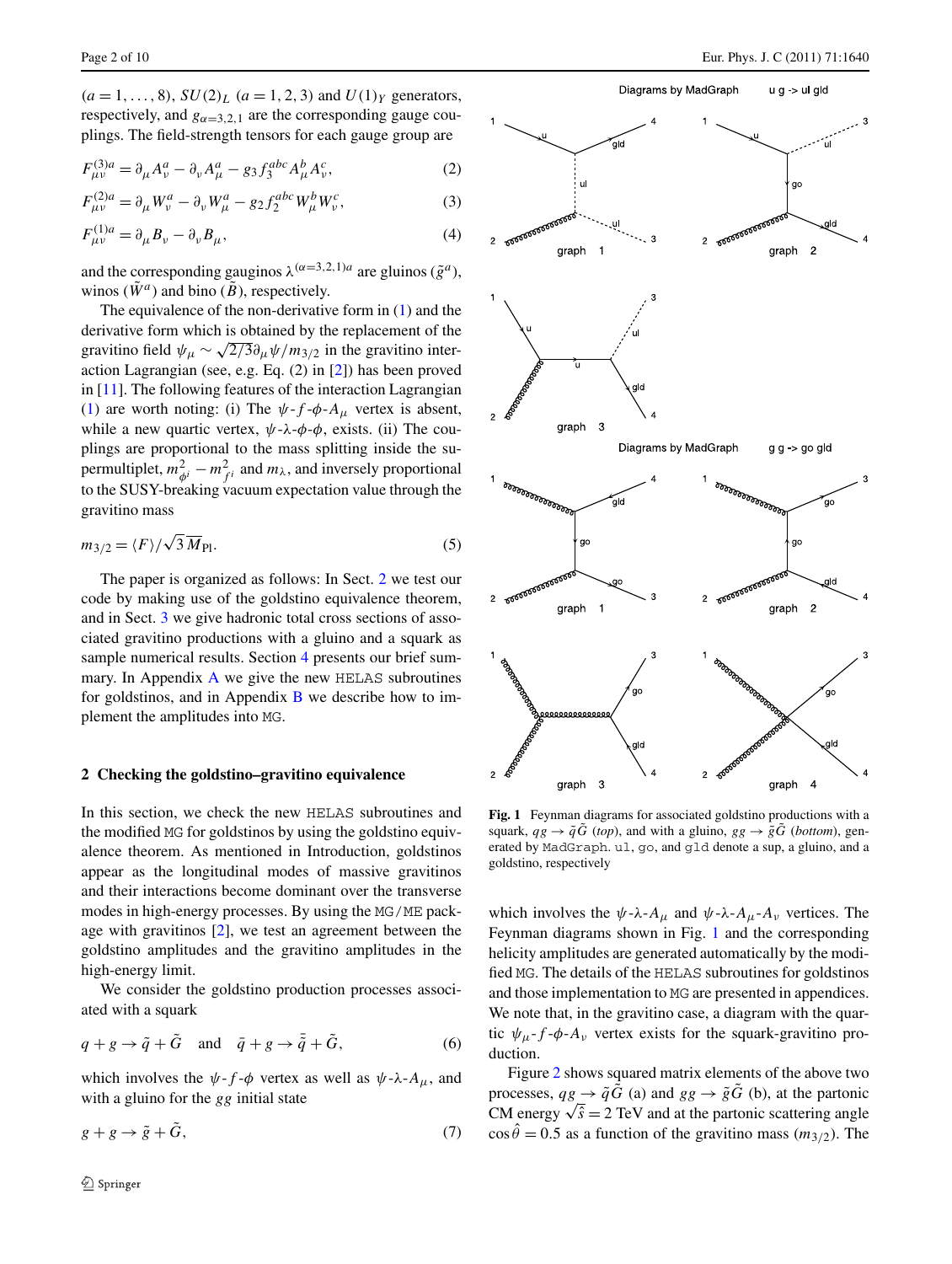

<span id="page-2-1"></span>**Fig. 2** Squared matrix elements of gravitino (*solid*) and goldstino (*dashed*) productions associated with a squark,  $qg \rightarrow \tilde{q}G$  (a), and with a gluino for the *gg* initial state,  $gg \rightarrow \tilde{g}\tilde{G}$  (**b**), at  $\sqrt{\tilde{s}} = 2$  TeV and a gluino for the *gg* initial state,  $gg \rightarrow \tilde{g}\tilde{G}$  (**b**), at  $\sqrt{\tilde{s}} = 2$  TeV and  $\cos \hat{\theta} = 0.5$  as a function of the gravitino mass, where the squark and gluino masses are fixed at 1 TeV. The ratios of the squared matrix elements are also shown

squark and gluino masses are fixed at 1 TeV. In the region of the small gravitino mass,  $m_{3/2}/\sqrt{s} < 0.05$ , or in the high energy region  $\sqrt{\hat{s}} \gg m_{3/2}$ , the ratio of the squared matrix elements,  $|M_{\text{goldstino}}|^2 / |M_{\text{gravitino}}|^2$ , is nearly unity, that is, both amplitudes agree well each other. We note that the squared matrix elements for the associated gravitino productions are proportional to  $m_{3/2}^{-2}$  as clearly seen in the log–log plot in Fig. [2](#page-2-1). Associated productions of gravitino and gluino for the  $q\bar{q}$  initial state

$$
q + \bar{q} \to \tilde{g} + \tilde{G},\tag{8}
$$

which involves the  $\psi$ -*f*- $\phi$  and  $\psi$ - $\lambda$ - $A_\mu$  vertices, can be also tested, as well as the above processes with an extra parton and crossed processes.

<span id="page-2-0"></span>Before turning to sample results, we also note that, in addition to the goldstino-gravitino equivalence test, the code was checked carefully by comparing with the analytical squared matrix elements of Eqs.  $(3)$ ,  $(5)$  and  $(7)$  in Ref.  $[13]$  $[13]$ for the above three partonic processes. The hadronic total cross sections at the SUSY benchmark points SPS7 and SPS8 in Figs. 8 and 11 in Ref. [[13\]](#page-9-5) can also be reproduced with the help of ME  $[7, 8]$  $[7, 8]$  $[7, 8]$  $[7, 8]$ . The test by using the gauge invariance of the amplitudes is also mentioned in Appendix [A.4](#page-8-7).

#### **3 Sample results**

In this section, we present some sample numerical results, using the new HELAS subroutines, which are presented in Appendix [A](#page-4-1), and the modified MG, which is described in Appendix [B](#page-8-6).

In gauge-mediated SUSY breaking scenarios, the gravitino is often the lightest supersymmetric particle (LSP), and its phenomenology depends on what the next-to-lightest supersymmetric particle (NLSP) is. While the lightest neutralino and the lighter stau are often the NLSP in minimal models of gauge mediation, gluinos can also be the NLSP, e.g., in split SUSY models and general gauge mediation models; see review papers [\[1](#page-8-0), [14\]](#page-9-7) and references therein.

If gluinos are the NLSP and light enough, those productions can be explored in the early LHC data as well as in the Tevatron, and several studies have been performed for hadroproductions of a gravitino with a gluino (or a squark) [[13,](#page-9-5) [15–](#page-9-8)[17\]](#page-9-9), which lead to characteristic signals of monojet plus missing energy when a produced gluino (squark) promptly decays into a gluon (quark) and a LSP gravitino. We consider such scenarios for sample results of our code.

Figure [3](#page-3-0) presents total cross sections of each subprocess of associated gravitino productions with a gluino,

$$
p\bar{p}/pp \to \tilde{g}\tilde{G},\tag{9}
$$

at the Tevatron-1.96 TeV/LHC-7 TeV for the gravitino mass  $m_{3/2} = 10^{-13}$  GeV as a function of the gluino mass. The masses of the left-handed and right-handed squarks, which appear in the *t*- and *u*-channel propagators, are fixed at 1.5 TeV (dashed lines) and  $2m_{\tilde{g}}$  (dotted lines) for the  $q\bar{q}$  subprocesses. The cross sections of associated productions with a squark,

$$
p\,\bar{p}/\,pp \to \tilde{q}\,\tilde{G} \text{ and } \bar{\tilde{q}}\,\tilde{G},\tag{10}
$$

as a function of the squark mass are also shown in Fig. [4](#page-3-1) for reference, where the productions of the left-handed and right-handed squarks are summed and their masses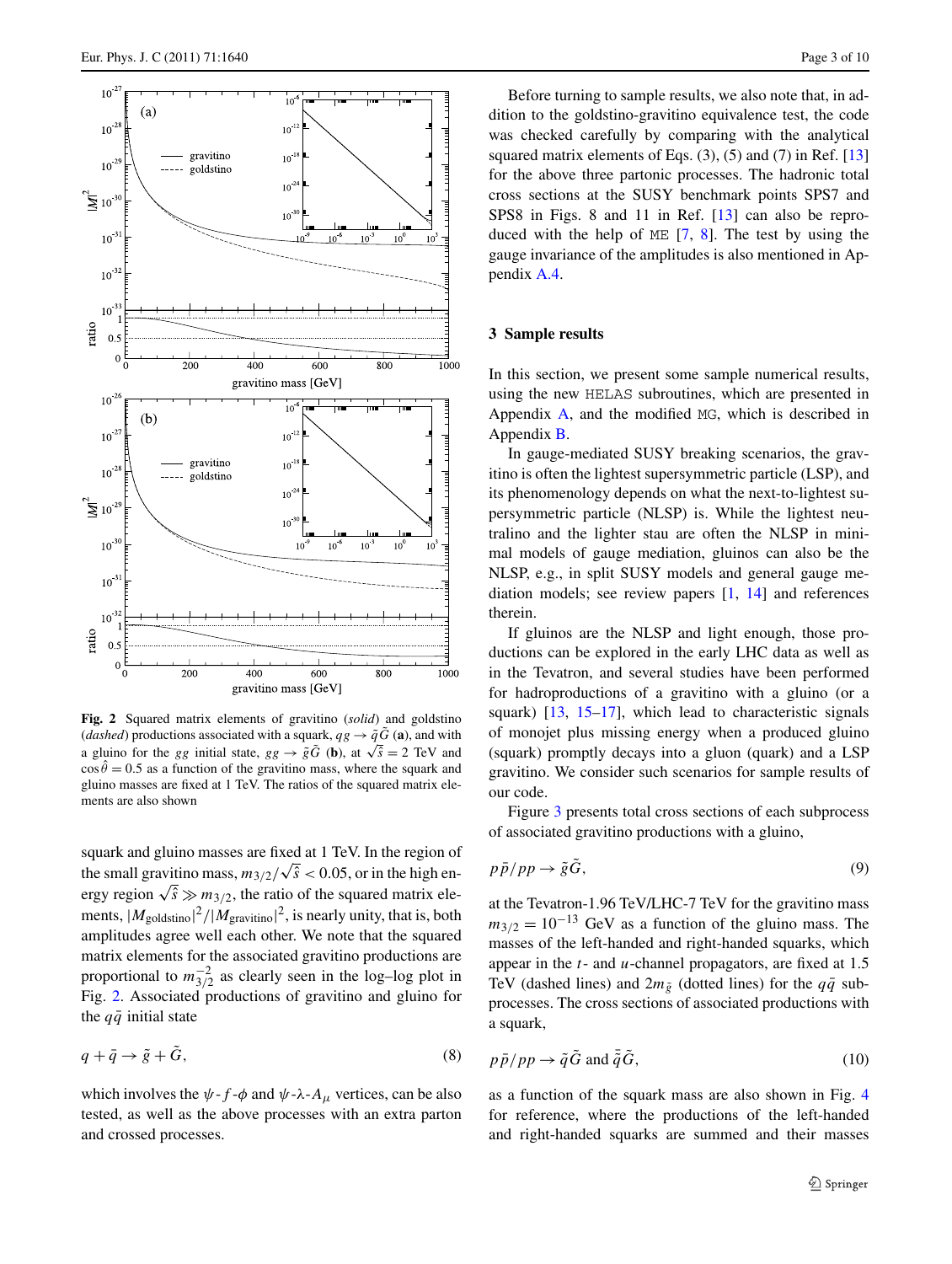

<span id="page-3-0"></span>**Fig. 3** Total cross sections of each subprocess of associated gravitino productions with a gluino,  $p\bar{p}/pp \rightarrow \tilde{g}\tilde{G}$ , at the Tevatron-1.96 TeV/LHC-7 TeV for  $m_{3/2} = 10^{-13}$  GeV as a function of the gluino mass. The squark masses are fixed at 1.5 TeV (*dashed*) and  $2m_{\tilde{g}}$  (*dotted*) for the  $q\bar{q}$  subprocesses, where the cross section in the  $\Gamma_{\tilde{q}\to q\tilde{G}} > m_{\tilde{q}}/2$  region is shown with a thin *dotted line* 

are taken to be same. The gluino mass is fixed at 1.5 TeV (dashed lines) and  $2m_{\tilde{q}}$  (dotted lines). The CTEQ6L1 parton distribution functions [\[18](#page-9-10)] are employed, and the renormalization and factorization scales are fixed at the average mass of the final state particles,  $\mu_R = \mu_F =$  $(m_{\tilde{g}, \tilde{q}} + m_{3/2})/2 \sim m_{\tilde{g}, \tilde{q}}/2$ . The cross section in the partial width  $\Gamma_{\tilde{q}(\tilde{g}) \to q(g) \tilde{G}} > m_{\tilde{q}(\tilde{g})}/2$  region is shown with a thin dotted line in Figs. [3](#page-3-0), [4](#page-3-1), which will be discussed later.

The major features of the production cross sections are following:

- The cross sections of all the subprocesses scale with *m*−<sup>2</sup> <sup>3</sup>*/*2, that is, lighter gravitinos enhance the monojet signals, which can be interpreted as the direct lower bound for the gravitino mass.<sup>[2](#page-3-2)</sup> Note that, on the other hand, the dijet signals which are produced through gluino-pair productions do not depend on the gravitino mass.
- <span id="page-3-2"></span>– The gluino–gravitino associated productions through the *gg* initial state depend only on the gluino mass once the gravitino mass is fixed, while the  $q\bar{q}$ -initiated production cross section depends not only on the gluino mass but also on the *t*- and *u*-channel-exchanged squark masses.



<span id="page-3-1"></span>**Fig. 4** Total cross sections of associated gravitino productions with a squark,  $p\bar{p}/pp \rightarrow \tilde{q}\tilde{G}$ , at the Tevatron-1.96 TeV/LHC-7 TeV for  $m_{3/2} = 10^{-13}$  GeV as a function of the squark mass. The gluino masses are fixed at 1.5 TeV (*dashed*) and  $2m_{\tilde{a}}$  (*dotted*), where the cross section in the  $\Gamma_{\tilde{\sigma}\to\rho\tilde{G}} > m_{\tilde{g}}/2$  region is shown with a *thin dotted line* 

It should be noted that those contributions are not decoupled in the large squark mass limit, and the heavier squark exchange increases the cross section since the goldstino–quark–squark couplings are proportional to the squark mass squared. Therefore, for heavy squark cases, the cross section of the  $q\bar{q}$  channel can be larger than that of the *gg* channel even for the *pp* collider, LHC.

Similar to the gluino productions through the  $q\bar{q}$  subprocesses, the squark–gravitino associated productions, which are only produced through the *qg* subprocesses, involve the *t*-channel gluino exchange diagram as well as the squark exchange one (see Fig.  $1$  (top)), and the heavy gluino increases the cross section.

Finally, it is worth noting that the partial width of a gluino (squark) decay into a gluon (massless quark) and a gravitino is given by

$$
\Gamma_{\tilde{g}(\tilde{q}) \to g(q)\tilde{G}} = \frac{m_{\tilde{g}(\tilde{q})}^5}{48\pi \overline{M}_{\text{Pl}}^2 m_{3/2}^2}.
$$
\n(11)

Therefore, as the gravitino mass becomes small and/or the gluino (squark) mass becomes large, the partial width rapidly grows. For instance, in the  $m_{3/2} = 10^{-13}$  GeV case,  $\Gamma = 1.12 \times 10^{-3}$  GeV for  $m_{\tilde{g}(\tilde{q})} = 100$  GeV, while  $\Gamma =$ 850 GeV for  $m_{\tilde{g}(\tilde{q})} = 1.5$  TeV. When the width becomes a significant fraction of the mass, the goldstino coupling becomes strong and the perturbative calculations are unreliable. Thin dotted lines in Figs. [3](#page-3-0) and [4](#page-3-1) show such parameter

<sup>&</sup>lt;sup>2</sup>The current lower bound from the Tevatron with the integrated luminosity of 87 pb<sup>-1</sup> is about  $10^{-14}$  GeV [\[19](#page-9-11)], where all the SUSY particles except gravitino are assumed to be too heavy to be produced on-shell [\[20\]](#page-9-12).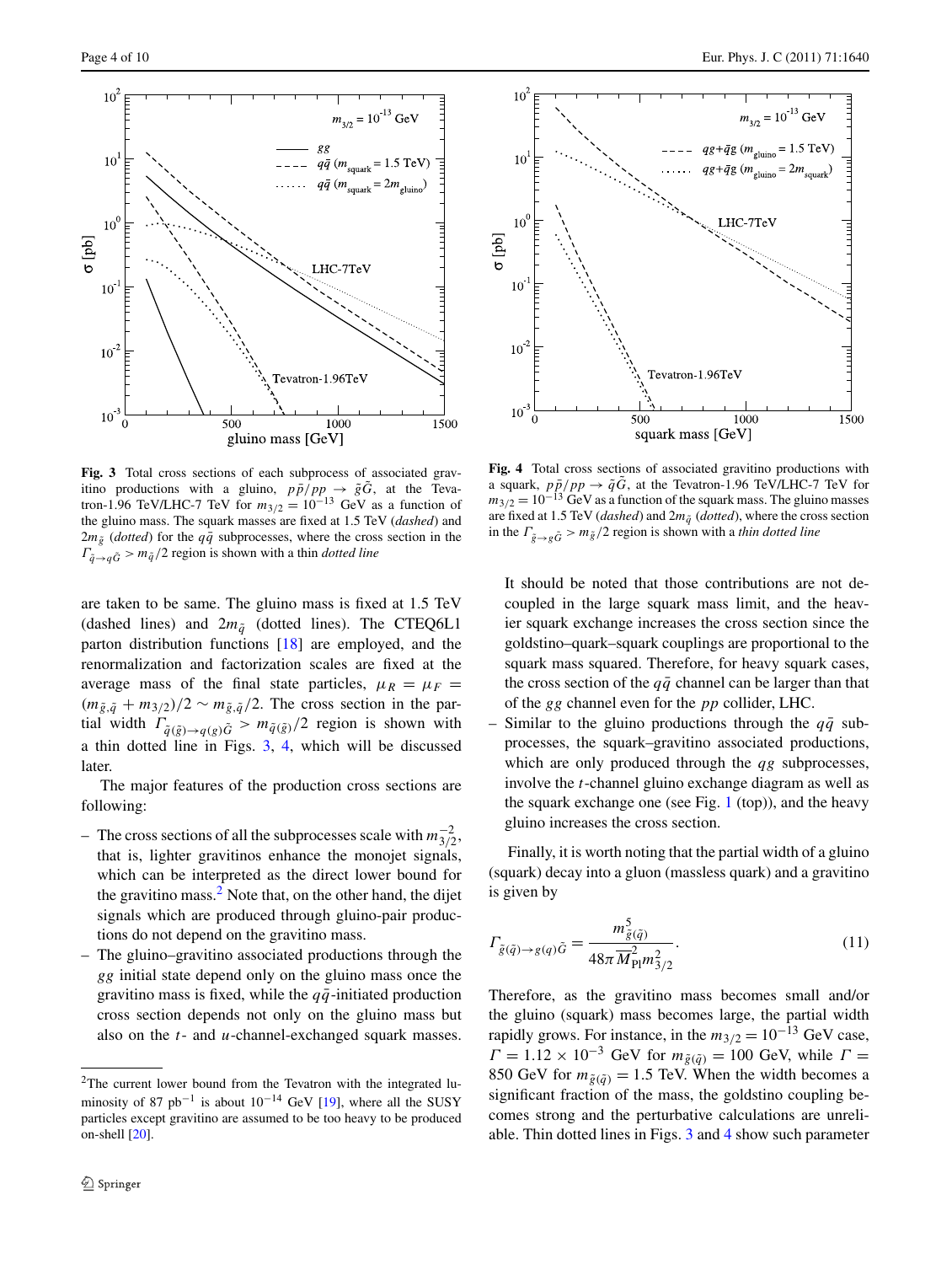<span id="page-4-0"></span>regions. Moreover, the decay branching ratios depend on the entire SUSY mass spectrum; see, e.g., Ref. [[13\]](#page-9-5). Therefore, the comprehensive analyses are necessary for the collider signatures such as monojet plus missing energy.

#### **4 Summary**

In this paper, we have added new HELAS subroutines to calculate helicity amplitudes with goldstinos, which appear as the longitudinal modes of massive gravitinos in high energy processes, into the HELAS library. They are coded in such a way that arbitrary amplitudes with external goldstinos can be generated automatically by MadGraph, after slight modifications. All the codes have been tested carefully by making use of the goldstino equivalence theorem and the gauge invariance of the helicity amplitudes. Total cross sections of associated gravitino productions with a gluino and a squark are also presented for the Tevatron and the LHC as sample results.

**Acknowledgements** We wish to thank Kaoru Hagiwara and Alberto Mariotti for valuable discussions and comments and Junichi Kanzaki for putting our code on the web. We also would like to thank Tilman Plehn and the members of the ITP, Uni. Heidelberg for their warm hospitality, where part of this work has been done. The work presented here has been in part supported by the Concerted Research action "Supersymmetric Models and their Signatures at the Large Hadron Collider" of the Vrije Universiteit Brussel, by the IISN "MadGraph" convention 4.4511.10, by the Belgian Federal Science Policy Office through the Interuniversity Attraction Pole IAP VI/11, and by the Grant-in-Aid for Scientific Research (No. 20340064) from the Japan Society for the Promotion of Science. Y.T. was also supported in part by Institutional Program for Young Researcher Overseas Visits.

<span id="page-4-1"></span>**Open Access** This article is distributed under the terms of the Creative Commons Attribution Noncommercial License which permits any noncommercial use, distribution, and reproduction in any medium, provided the original author(s) and source are credited.

#### **Appendix A: HELAS subroutines for goldstinos**

In this appendix, we list the contents of all the new HELAS subroutines that are needed to evaluate processes with an external goldstino based on the effective Lagrangian of ([1\)](#page-0-5).

In Appendixes  $A.1$  to  $A.3$ , we explain vertex subroutines listed in Table [1](#page-4-3), which compute interactions among a goldstino with SM and SUSY particles. Those subroutines which we do not present in this paper are a FFSS type vertex, the last term in ([1\)](#page-0-5). This contributes to some phenomenology in cosmology, e.g., the goldstino emission rate through  $\tilde{q}\bar{\tilde{q}} \rightarrow \tilde{g}\tilde{G}$  and  $\tilde{q}\tilde{g} \rightarrow \tilde{q}\tilde{G}$  [[11](#page-9-4)], but it is mostly irrelevant in collider signatures. In Appendix [A.4](#page-8-7) we briefly mention a test of our new subroutines by making use of the gauge invariance.

<span id="page-4-3"></span>**Table 1** List of the new vertex subroutines in HELAS system

| Vertex      | Inputs                  | Output    | Subroutine     |
|-------------|-------------------------|-----------|----------------|
| <b>FFS</b>  | <b>FFS</b><br>Amplitude |           | IORSGX, IROSGX |
|             | FS                      | F         | FSORGX, FSIRGX |
|             | FF                      | S         | HIORGX, HIROGX |
| <b>FFV</b>  | <b>FFV</b>              | Amplitude | IORVGX, IROVGX |
|             | FV                      | F         | FVORGX, FVIRGX |
|             | FF                      | V         | JIORGX, JIROGX |
| <b>FFVV</b> | <b>FFVV</b>             | Amplitude | IORVVG, IROVVG |
|             | <b>FVV</b>              | F         | FVVORG, FVVIRG |
|             | FFV                     | v         | JVIORG, JVIROG |

<span id="page-4-2"></span>Before turning to vertex subroutines, we note that the existing subroutines for flowing-in (IXXXXX) and -out (OXXXXX) spinor wavefunctions can be applied for a goldstino without any modification since it is just a spin-1*/*2 particle.

#### A.1 FFS vertex

The FFS vertices involving a goldstino are obtained from the interaction Lagrangian among a fermion (*f* ), a goldstino (*ψ*) and a scalar boson (*S*):

$$
\mathcal{L}_{\text{FFS}} = \bar{\psi} \left( \text{GC}(1) P_L + \text{GC}(2) P_R \right) f S^* + \text{h.c.} \tag{A.1}
$$

<span id="page-4-4"></span>with the chiral-projection operator  $P_{R/L} = \frac{1}{2}(1 \pm \gamma_5)$ . The interaction vertices are exactly same as those in the present HELAS library, i.e., the Yukawa-type vertex. Therefore, we simply reuse the existing IOSXXX, FSOXXX and HIOXXX subroutines for IORSGX, FSORGX and HIORGX, respectively, while IROSGX, FSIRGX and HIROGX need coupling modification due to the Hermitian conjugate as

$$
GC'(1) = (GC(2))^{*},
$$
  
\n
$$
GC'(2) = (GC(1))^{*},
$$
\n(A.2)

in order to reuse IOSXXX, FSIXXX and HIOXXX, respectively. The correspondence between the new HELAS subroutines and the existing ones are shown in Table [2;](#page-5-0) see also the HELAS manual [[3,](#page-8-2) [4\]](#page-8-3) for details of these subroutines.

 $GC(1)$  and  $GC(2)$  are the relevant left- and rightcoupling constants. For instance, in the case of the quarkgoldstino-squark interaction without squark mixing,  $q$ -*G*- $\tilde{q}_{\alpha}$ , those couplings read

$$
\begin{cases} \text{GC}(1) = \text{GFFSL}(1) = \text{GFFS} \\ \text{GC}(2) = \text{GFFSL}(2) = 0 \end{cases} \quad \text{for } \alpha = L, \quad (A.3)
$$

$$
\begin{cases} \text{GC}(1) = \text{GFFSR}(1) = 0 \\ \text{GC}(2) = \text{GFFSR}(2) = -\text{GFFS} \end{cases} \quad \text{for } \alpha = R, \quad (A.4)
$$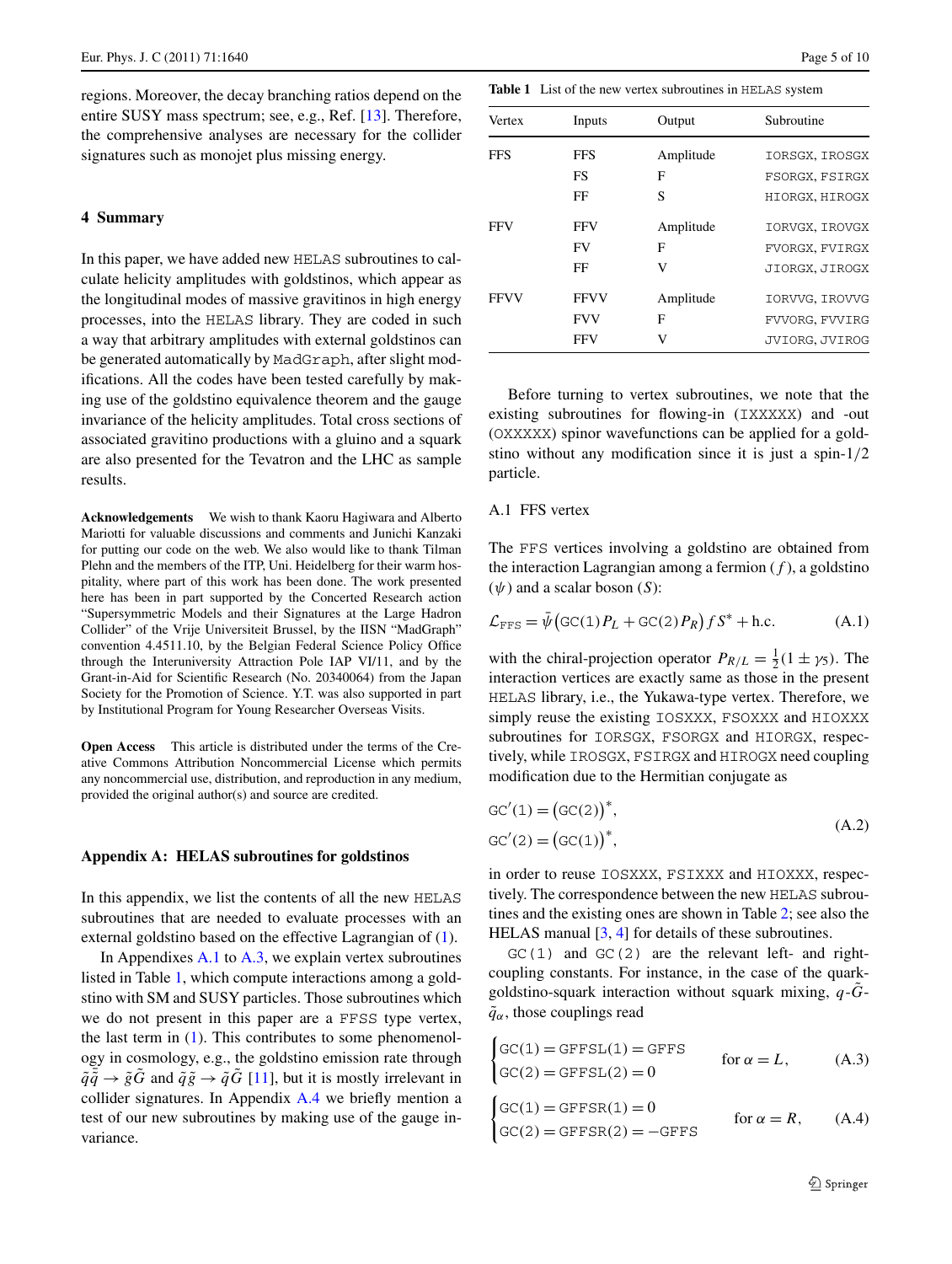<span id="page-5-0"></span>**Table 2** Reference HELAS subroutines in the present HELAS library  $[3, 4]$  $[3, 4]$  $[3, 4]$  $[3, 4]$  $[3, 4]$  to the new ones

| Vertex     | New subroutine. | Reference subroutine |  |
|------------|-----------------|----------------------|--|
| <b>FFS</b> | IORSGX, IROSGX  | IOSXXX               |  |
|            | FSORGX          | FSOXXX               |  |
|            | FSIRGX          | FSIXXX               |  |
|            | HIORGX, HIROGX  | <b>HIOXXX</b>        |  |

with

$$
GFFS = im_{\tilde{q}_{\alpha}}^2 / \sqrt{3} \, \overline{M}_{\text{Pl}} m_{3/2}
$$
 (A.5)

in the quark massless limit. We note that, in the HELAS convention, the factors of *i* in the goldstino coupling constants are necessary to give a correct phase between the amplitudes which involve particles in minimal supersymmetric standard model (MSSM) plus goldstinos.

# A.2 FFV vertex

The FFV vertices involving a goldstino are obtained from the interaction Lagrangian among a fermion, a goldstino fermion and a vector boson  $(V^{\mu})$ :

$$
\mathcal{L}_{\text{FFV}} = -i\bar{\psi} \left[ \gamma^{\mu}, \gamma^{\nu} \right] \left( \text{GC}(1) P_L + \text{GC}(2) P_R \right) f \partial_{\mu} V_{\nu}^* + \text{h.c.} \tag{A.6}
$$

Although both a goldstino and a gaugino are Majorana particles in most cases, the Hermitian conjugate term is necessary for MG; practically, either the first or second term is used in calculations of amplitudes with the coupling constant

$$
GC(1) = GC(2) = GFFV = -im_f/2\sqrt{6} \, \overline{M}_{\text{Pl}} m_{3/2}
$$
 (A.7)

in units of GeV<sup>-1</sup>, where  $m_f$  is the gaugino mass.

We note that the input and output parameters of the subroutines for the FFV goldstino vertices are completely same as those of the existing FFV-type subroutines, though the vertex structure computed in the subroutines is different.

# *A.2.1* IORVGX

This subroutine computes an amplitude of the FFV goldstino vertex from wavefunctions of a flowing-in fermion, a flowing-out goldstino and a vector boson, and should be called as

CALL IORVGX(FI,FO,VC,GC,VERTEX).

The inputs  $FT(6)$  and  $FO(6)$  are complex six-dimensional arrays which consist of the wavefunction and the fourmomentum of the flowing-In and -Out Fermion as

$$
p_{\mathbb{I}}^{\mu} = (\mathfrak{Re}\,\mathbb{F}\mathbb{I}(5), \mathfrak{Re}\,\mathbb{F}\mathbb{I}(6), \mathfrak{Im}\,\mathbb{F}\mathbb{I}(6), \mathfrak{Im}\,\mathbb{F}\mathbb{I}(5)),
$$

$$
p_0^{\mu} = (\mathfrak{Re}\,\text{FO}(5), \mathfrak{Re}\,\text{FO}(6), \mathfrak{Im}\,\text{FO}(6), \mathfrak{Im}\,\text{FO}(5)),
$$

respectively. VC(6) is a complex six-dimensional array which contains the Vector boson wavefunction and its momentum as

$$
q^{\mu} = (\mathfrak{Re}\,\mathrm{VC}(5), \mathfrak{Re}\,\mathrm{VC}(6), \mathfrak{Im}\,\mathrm{VC}(6), \mathfrak{Im}\,\mathrm{VC}(5)).
$$

The input GC(2) is the coupling constant in  $(A.7)$  $(A.7)$  $(A.7)$ . The output VERTEX is a complex number:

$$
VERTEX = (FO)[q, V](GC(1)PL + GC(2)PR)(FI), (A.8)
$$

where we use the notations

$$
(\text{FI}) = \begin{pmatrix} \text{FI}(1) \\ \text{FI}(2) \\ \text{FI}(3) \\ \text{FI}(4) \end{pmatrix},
$$
 (A.9)

$$
(F0) = (F0(1), F0(2), F0(3), F0(4)),
$$
 (A.10)

$$
V^{\mu} = \text{VC}(\mu + 1). \tag{A.11}
$$

<span id="page-5-1"></span>*A.2.2* FVORGX

This subroutine computes an off-shell fermion wavefunction made from the interaction of a vector boson and a flowingout goldstino by the FFV goldstino vertex, and should be called as

CALL FVORGX*(*FO*,*VC*,*GC*,*FMASS*,*

FWIDTH*,*FVORG*),*

where the inputs FMASS and FWIDTH are the mass and the width of the off-shell fermion,  $m_F$  and  $\Gamma_F$ . The output FVORG(6) is a complex six-dimensional array and gives the off-shell fermion wavefunction multiplied by the fermion propagator and its momentum as

$$
(\text{FVORG}) = (\text{FO})[q, \mathcal{V}]\left(i\text{GC}(1)P_L + i\text{GC}(2)P_R\right)
$$

$$
\times \frac{i(p + m_F)}{p^2 - m_F^2 + im_F\Gamma_F},\tag{A.12}
$$

and

FVORG*(*5*)* = FO*(*5*)* + VC*(*5*),* (A.13)

$$
FVORG(6) = FO(5) + VC(6), \tag{A.14}
$$

where we use the notation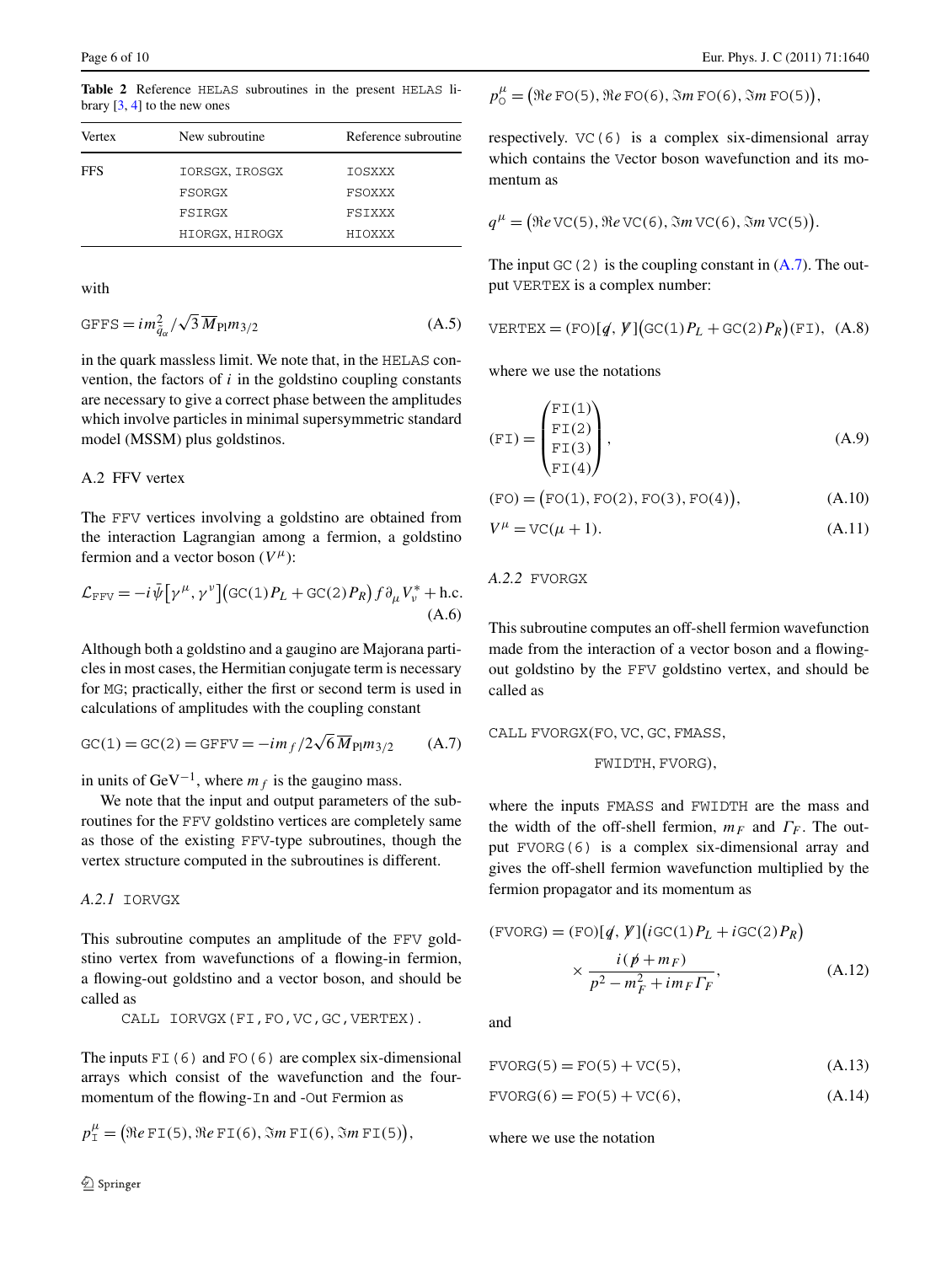#### *(*FVORG*)*

$$
= ( \text{FVORG}(1), \text{FVORG}(2), \text{FVORG}(3), \text{FVORG}(4)),
$$

and the momentum *p* is

 $p^{\mu} =$  ( $\Re e$  FVORG(5),  $\Re e$  FVORG(6), *m*FVORG*(*6*), m*FVORG*(*5*) .*

*A.2.3* JIORGX

This subroutine computes an off-shell vector current made from the interaction of a flowing-in fermion and a flowingout goldstino by the FFV goldstino vertex, and should be called as

### CALL JIORGX*(*FI*,*FO*,*GC*,*VMASS*,*

VWIDTH*,*JIORG*),*

where the inputs VMASS and VWIDTH are the mass and the width of the vector boson,  $m_V$  and  $\Gamma_V$ . The output JIORG(6) is a complex six-dimensional array and gives the off-shell vector current multiplied by the vector boson propagator and its momentum as

JIORG(
$$
\mu
$$
 + 1)  
=  $\frac{i}{q^2 - m_V^2 + im_V \Gamma_V} \left( -g^{\mu\nu} + \frac{q^{\mu} q^{\nu}}{m_V^2} \right)$   
× (FO)[ $q$ ,  $\gamma_V$ ]( $i$ GC(1) $P_L$  +  $i$ GC(2) $P_R$ )(FI) (A.15)

for the massive vector boson, or

JIORG(
$$
\mu
$$
 + 1)  
=  $\frac{-i}{q^2}$ (FO)[ $q$ ,  $\gamma^{\mu}$ ][ $i$ GC(1) $P_L$  +  $i$ GC(2) $P_R$ )(FI) (A.16)

for the massless vector boson, and

 $JIORG(5) = -FI(5) + FO(5),$  $JIORG(6) = -FI(6) + FO(6)$ .

Here, *q* is the momentum of the off-shell vector boson,

$$
q^{\mu} = (\text{Re JIORG}(5), \text{Re JIORG}(6), \text{Im JIORG}(6),
$$
  
Im JIORG(5)).

Note that we use the unitary gauge for the massive vector boson propagator and the Feynman gauge for the massless one, according to the HELAS convention [[3,](#page-8-2) [4\]](#page-8-3).

*A.2.4* IROVGX

This is essentially the same subroutine as IORVGX but modifies the input coupling  $GC$  as in  $(A.3)$  $(A.3)$  since this computes the Hermitian conjugate vertex of IORVGX.

#### *A.2.5* FVIRGX

This subroutine computes an off-shell fermion wavefunction made from the interaction of a vector boson and a flowing-in goldstino by the FFV goldstino vertex, and should be called as

CALL FVIRGX*(*FI*,*VC*,*GC*,*FMASS*,*

FWIDTH*,*FVIRG*).*

What we compute here is

$$
\begin{aligned} \text{(FVIRG)} &= \frac{i(\not p + m_F)}{p^2 - m_F^2 + im_F\varGamma_F} \\ &\times \big( i \text{GC}(1)^* P_R + i \text{GC}(2)^* P_L \big) [q, \not\text{V}](\text{FI}), \end{aligned}
$$

and

$$
FVIRG(5) = FI(5) - VC(5), \tag{A.17}
$$

$$
FVIRG(6) = FI(6) - VC(6), \tag{A.18}
$$

where we use the notation

$$
(\text{FVIRG}) = \begin{pmatrix} \text{FVIRG}(1) \\ \text{FVIRG}(2) \\ \text{FVIRG}(3) \\ \text{FVIRG}(4) \end{pmatrix},
$$
 (A.19)

and the momentum *p* is

$$
p^{\mu} = (\text{Re FVIRG}(5), \text{Re FVIRG}(6),
$$
  
Im FVIRG(6),  $\text{Im FVIRG}(5)$ ).

<span id="page-6-0"></span>*A.2.6* JIROGX

This is essentially the same subroutine as JIORGX but modifies the input coupling  $GC$  as in  $(A.3)$  $(A.3)$  since this computes the Hermitian conjugate vertex of JIORGX.

# A.3 FFVV vertex

The FFVV vertices involving a goldstino are obtained from the interaction Lagrangian among a fermion, a goldstino and two vector bosons:

$$
\mathcal{L}_{\text{FFVV}} = i f^{abc} \bar{\psi} [\gamma^{\mu}, \gamma^{\nu}] (\text{GC}(1) P_L + \text{GC}(2) P_R) f^a V_{\mu}^b V_{\nu}^c + \text{h.c.}
$$
 (A.20)

with the structure constant  $f^{abc}$ , which can be handled by the MG automatically. As in the FFV vertex case, we need the Hermitian conjugate term although a goldstino and a gaugino are Majorana particles in most cases. The coupling constant GC is the product of the FFV goldstino coupling constant and the gauge coupling constant of the involving gauge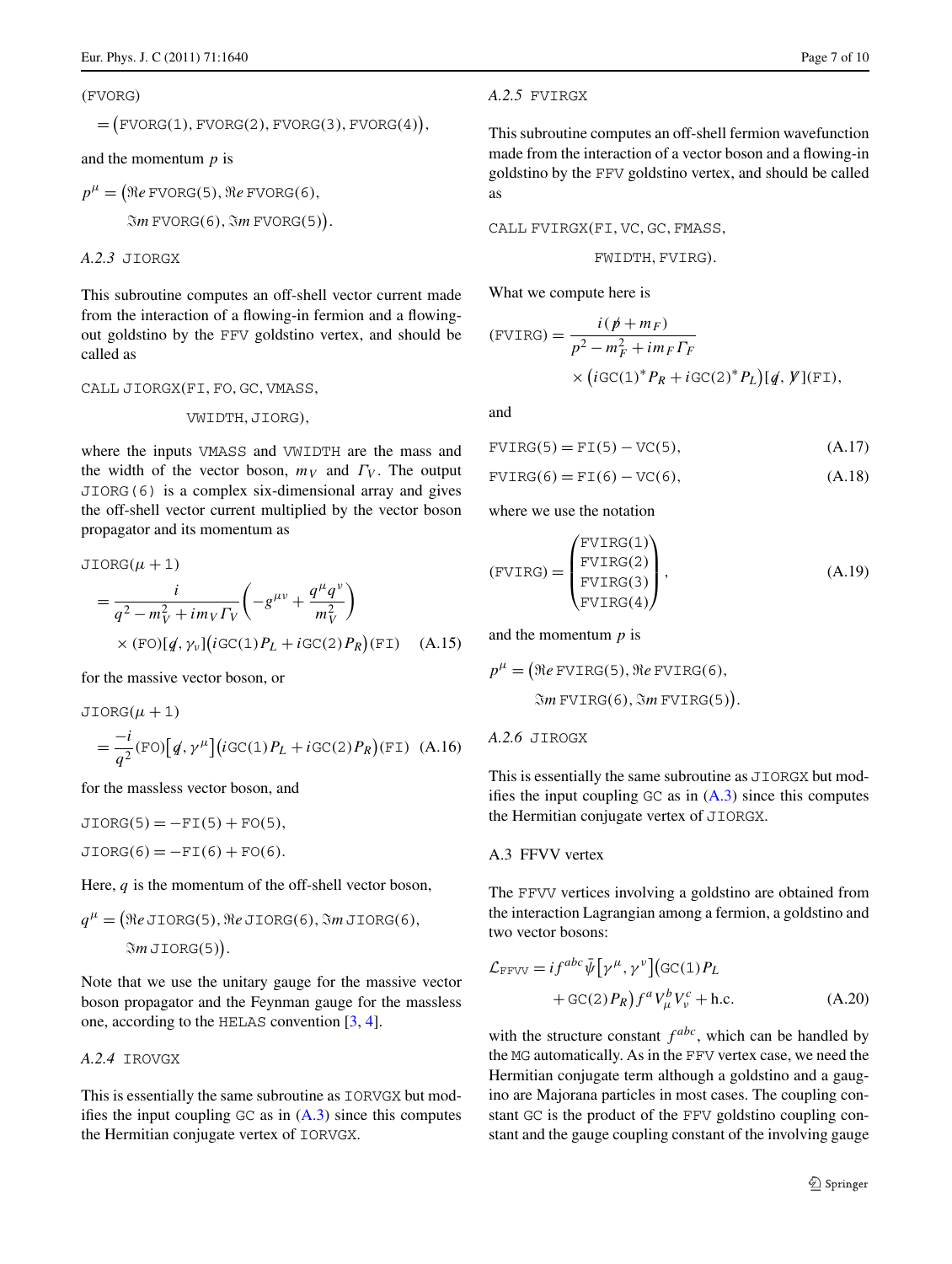boson. For instance, in the case of the goldstino-gluinogluon-gluon interaction,  $\tilde{G} - \tilde{g} - g - g$ , those couplings are

$$
GC(1) = GC(2) = GFFV * Gs = -im_f g_s/2\sqrt{6} \overline{M}_{\text{Pl}} m_{3/2}
$$
\n(A.21)

in units of GeV<sup>-1</sup>, where  $Gs = g_s$  is the strong coupling constant.

## *A.3.1* IORVVG

This subroutine computes an amplitude of the FFVV goldstino vertex from a flowing-in fermion, a flowing-out goldstino and two vector bosons, and should be called as

CALL IORVVG(FI,FO,VA,VB,GC,VERTEX).

What we compute here is

$$
\text{VERTEX} = (\text{FO}) \big[ \mathcal{Y}^a, \mathcal{Y}^b \big] (\text{GC}(1) P_L + \text{GC}(2) P_R)(\text{FI}),
$$
\n(A.22)

where we use the notations

$$
V^{a,\mu} = \text{VA}(\mu + 1),
$$
\n
$$
V^{b,\mu} = \text{VB}(\mu + 1).
$$
\n(A.23)\n(A.24)

*A.3.2* FVVORG

This subroutine computes an off-shell fermion wavefunction made from the interaction of two vector bosons and a flowing-out goldstino by the FFVV goldstino vertex, and should be called as

## CALL FVVORG*(*FO*,*VA*,*VB*,*GC*,*FMASS*,*

FWIDTH*,*FVVORG*).*

What we compute here is

$$
(\text{FVVORG}) = (\text{FO}) \left[ \mathcal{V}^a, \mathcal{V}^b \right] (i \text{GC}(1) P_L + i \text{GC}(2) P_R)
$$

$$
\times \frac{i(\mathcal{P} + m_F)}{p^2 - m_F^2 + i m_F \Gamma_F}, \tag{A.25}
$$

and

$$
FVVORG(5) = FO(5) + VA(5) + VB(5), \tag{A.26}
$$

$$
FVVORG(6) = FO(6) + VA(6) + VB(6), \tag{A.27}
$$

where we use the notation

$$
(\text{FVVORG}) = (\text{FVVORG}(1), \text{FVVORG}(2),
$$
  
\n
$$
\text{FVVORG}(3), \text{FVVORG}(4)),
$$
 (A.28)

and the momentum *p* is

$$
p^{\mu} = (\text{Re FVVORG}(5), \text{Re FVVORG}(6),
$$
  
Im FVVORG(6),  $\text{Im FVVORG}(5)$ ).

*A.3.3* JVIORG

This subroutine computes an off-shell vector current made from the interaction of a vector boson, a flowing-in fermion and a flowing-out goldstino by the FFVV goldstino vertex, and should be called as

CALL JVIORG*(*FI*,*FO*,*VC*,*GC*,*VMASS*,*

VWIDTH*,*JVIORG*).*

What we compute here is

JVIORG(
$$
\mu
$$
 + 1)  
\n
$$
= \frac{i}{q^2 - m_V^2 + im_V \Gamma_V} \left( -g^{\mu\nu} + \frac{q^{\mu}q^{\nu}}{m_V^2} \right)
$$
\n
$$
\times \text{(FO)[\gamma_{\nu}, \mathcal{Y}](i \text{GC}(1) P_L + i \text{GC}(2) P_R)(\text{FI})} \quad \text{(A.29)}
$$

for the massive vector boson, or

$$
JVIORG(\mu + 1)
$$
  
=  $\frac{-i}{q^2}$ (FO)[ $\gamma^{\mu}$ ,  $\hat{V}$ ](iGC(1) $P_L$  + iGC(2) $P_R$ )(FI) (A.30)

for the massless vector boson, and

|  | $JVIORG(5) = -FI(5) + FO(5) + VC(5),$ |  | (A.31) |
|--|---------------------------------------|--|--------|
|--|---------------------------------------|--|--------|

$$
JVIORG(6) = -FI(6) + FO(6) + VC(6), \tag{A.32}
$$

where momentum  $q$  is

$$
q^{\mu} = (\text{Re JVIORG}(5), \text{Re JVIORG}(6),
$$
  
Im JVIORG(6), \text{Im JVIORG}(5)).

### *A.3.4* IROVVG

This is essentially the same subroutine as IORVVG but modifies the input coupling  $GC$  as in  $(A.3)$  $(A.3)$  since this computes the Hermitian conjugate vertex of IORVVG.

*A.3.5* FVVIRG

This subroutine computes an off-shell fermion wavefunction made from the interaction of two vector bosons and a flowing-in goldstino by the FFVV goldstino vertex, and should be called as

CALL FVVIRG*(*FI*,*VA*,*VB*,*GC*,*FMASS*,*

FWIDTH*,*FVVIRG*).*

What we compute here is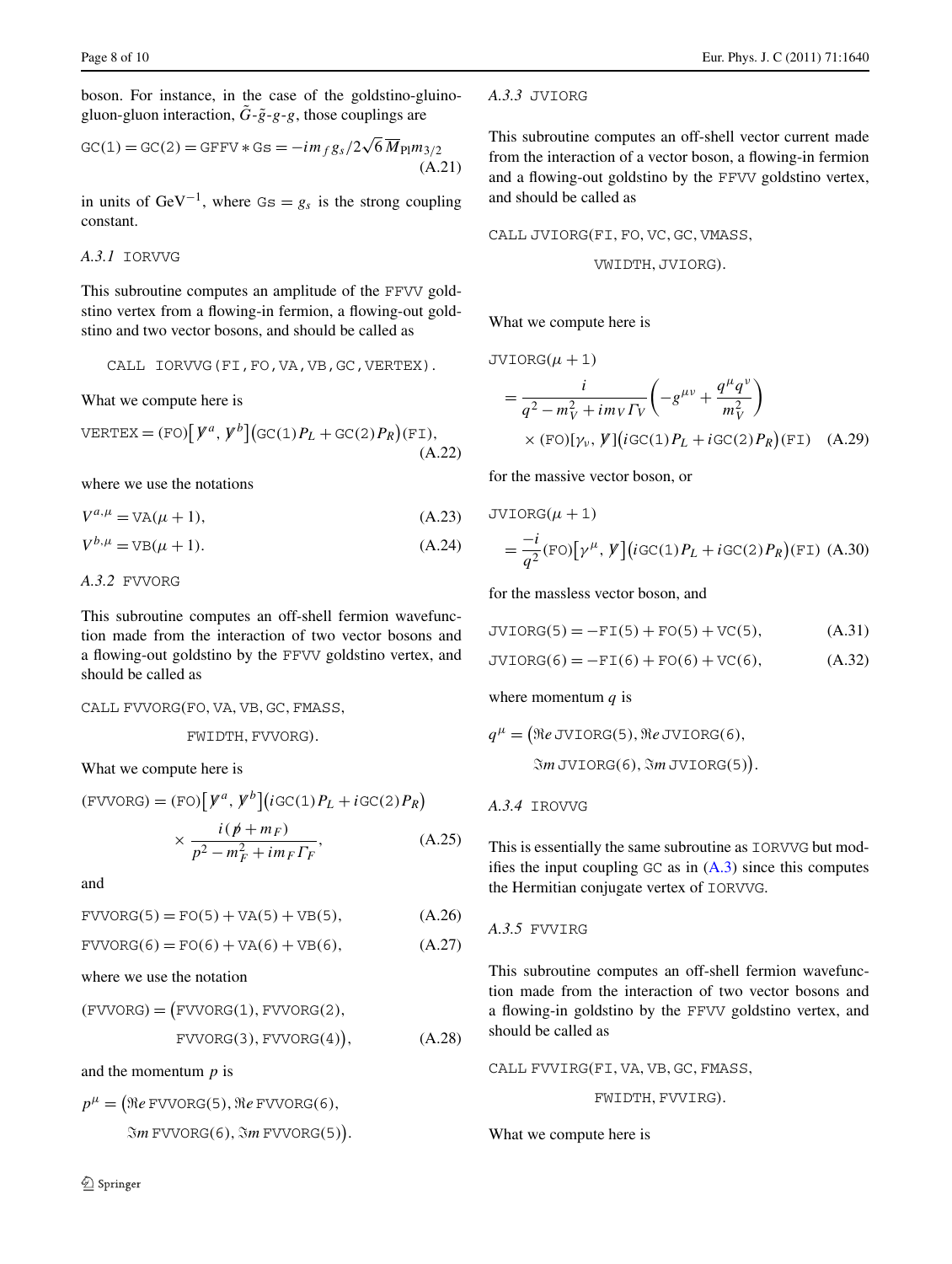*(*FVVIRG*)*  $=\frac{i(p+m_F)}{2m_F}$  $p^2 - m_F^2 + i m_F \Gamma_F$  $(i$ GC $(1)$ <sup>\*</sup> $P_R$  $+i$ GC $(2)^*P_L$  $\left[ \n\begin{bmatrix} \n\end{bmatrix} \right]$   $\left[ \n\begin{bmatrix} \n\end{bmatrix}^a, \n\begin{bmatrix} \n\end{bmatrix}^b \right]$ *(*FI*),* (A.33)

and

$$
FVVIRG(5) = FI(5) - VA(5) - VB(5),
$$
 (A.34)

$$
FVVIRG(6) = FI(6) - VA(6) - VB(6),
$$
 (A.35)

where we use the notation

$$
(\text{FVVIRG}) = \begin{pmatrix} \text{FVVIRG}(1) \\ \text{FVVIRG}(2) \\ \text{FVVIRG}(3) \\ \text{FVVIRG}(4) \end{pmatrix},
$$
 (A.36)

and the momentum *p* is

$$
p^{\mu} = (\text{Re FVVIRG}(5), \text{Re FVVIRG}(6),
$$
  
Im FVVIRG(6),  $\text{Im FVVIRG}(5)$ ).

#### <span id="page-8-7"></span>*A.3.6* JVIROG

This is essentially the same subroutine as JVIORG but modifies the input coupling  $GC$  as in  $(A.3)$  $(A.3)$  since this computes the Hermitian conjugate vertex of JVIORG.

#### A.4 Checking for the new HELAS subroutines

In addition to the goldstino-gravitino equivalence test in Sect. [2,](#page-1-0) the new HELAS subroutines are tested by using the gauge invariance. Helicity amplitudes involving external gluons are expressed as

$$
\mathcal{M}_{\lambda_g} = \epsilon_{\mu}(p_g, \lambda_g) T^{\mu} \tag{A.37}
$$

by extracting one of the gluon wavefunctions,  $\epsilon_{\mu}(p_g, \lambda_g)$ , with a momentum  $p_g$  and a helicity  $\lambda_g$ . The identity for the *SU(*3*)* gauge invariance

$$
p_{g\mu}T^{\mu} = 0 \tag{A.38}
$$

can be used for checking HELAS subroutines. In particular, we test the invariance of the following processes;

 $qg \rightarrow \tilde{q}\tilde{G}$  for FFS and FFV subroutines,  $gg \rightarrow \tilde{g}\tilde{G}g$  for FFV and FFVV subroutines.

We also test the agreement of the helicity-summed amplitude squared evaluated in arbitrary Lorentz frames.

<span id="page-8-8"></span>**Table 3** List of the coupling constants for each goldstino vertex involving SUSY QCD particles. All the particles and the coupling constants are written in the MG notation. gld stands for a goldstino, q represents a light quark, and ql/qr is a left/right-handed squark. g and go are a gluon and a gluino, respectively. GC is a coupling constant defined in each subroutine in Appendix [A](#page-4-1)

<span id="page-8-6"></span>

| 3-point couplings |    |     |    |   | GC                |
|-------------------|----|-----|----|---|-------------------|
| <b>FFS</b>        | q  | gld | qŢ |   | GFFSL             |
|                   | đ  | gld | qr |   | GFFSR             |
| <b>FFV</b>        | qo | gld | q  |   | GFFV              |
| 4-point couplings |    |     |    |   | GC                |
| <b>FFVV</b>       | qo | gld | q  | g | $GFFVV = GFFV*Gs$ |

# **Appendix B: Implementation of goldstinos into MadGraph**

In this appendix, we describe how we implement goldstinos and their interactions into MG.

First, using the default mssm model in MG/MEv4 [\[8](#page-9-0)], we make our new model directory, mssm\_goldstino, where we define a goldstino (particles.dat) and its interactions with SM and SUSY particles (interactions.dat and couplings.f); we show the coupling constants for each goldstino vertex involving SUSY QCD particles in Table  $3$  as examples. $3$  Then we add all the new HELAS subroutines for goldstinos to the HELAS library in MG. Although the present MG can handle spin-1*/*2 particles, we simply replace spin-3*/*2 gravitinos in the recent modified MG [[2\]](#page-8-1) by goldstinos since the FFV goldstino vertex is nonrenormalizable and has to be distinguished by the existing renormalizable FFV vertex and the flowing-in and -out goldstinos require different subroutines as in the gravitino case. We note that, in order to achieve the above simple modification, we put "G" into the end of names of each gravitino subroutine like

<span id="page-8-3"></span><span id="page-8-2"></span><span id="page-8-1"></span><span id="page-8-0"></span>IORSXX → IORSGX*.*

## <span id="page-8-5"></span><span id="page-8-4"></span>**References**

- 1. G.F. Giudice, R. Rattazzi, Phys. Rep. **322**, 419 (1999)
- 2. K. Hagiwara, K. Mawatari, Y. Takaesu, Eur. Phys. J. C **71**, 1529 (2011)
- <span id="page-8-9"></span>3. K. Hagiwara, H. Murayama, I. Watanabe, Nucl. Phys. B **367**, 257 (1991)
- 4. H. Murayama, I. Watanabe, K. Hagiwara, KEK-Report 91-11 (1992)
- 5. T. Stelzer, W.F. Long, Comput. Phys. Commun. **81**, 357 (1994)
- 6. G.C. Cho, K. Hagiwara, J. Kanzaki, T. Plehn, D. Rainwater, T. Stelzer, Phys. Rev. D **73**, 054002 (2006)

<sup>&</sup>lt;sup>3</sup>It should be noted that the effective Lagrangian [\(1](#page-0-5)) allow to calculate the FFV and FFVV interactions only for massless gauge bosons.